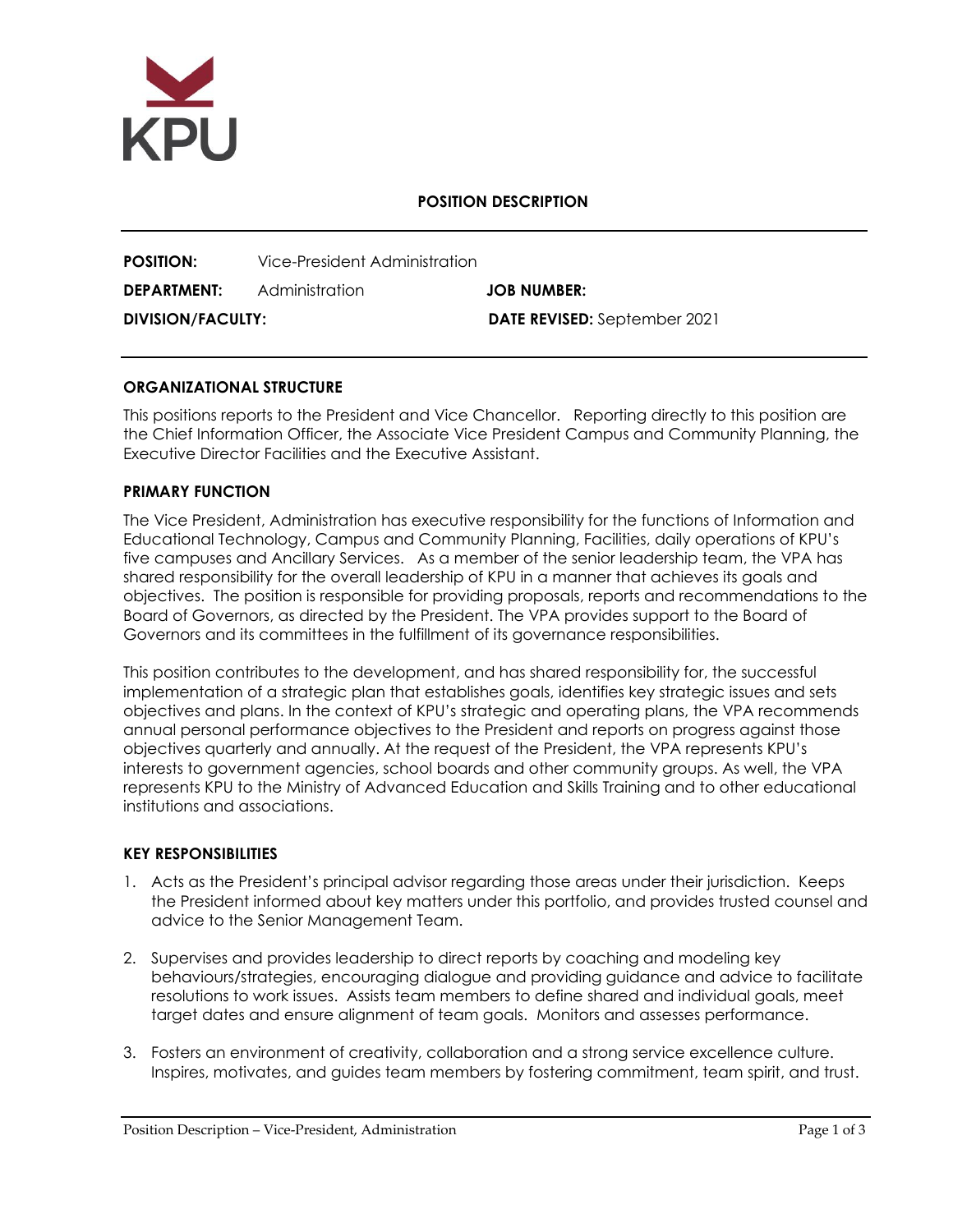

- 4. Plans, develops, implements and evaluates the division's strategic road map. Develops and implements short and long term goals and objectives to ensure the delivery of effective and efficient services. Identifies business challenges and uses data analysis to help influence changes to the operations, process or programs.
- 5. Represents KPU on special initiatives or task forces at the provincial, national, or international levels.
- 6. Attends and provides advice as requested at all public, in-camera meetings and at required sub-committee meetings of the Board of Governors.
- 7. Informs KPU personnel of developments as they occur and arise from action or discussion by the Board of Governors, committees and government ministries.
- 8. Manages external relationships with a range of stakeholders, including Assistant Deputy Ministers and senior leadership at the Ministry of Advanced Education, PSEA, the President and other senior university leadership.
- 9. Involved in setting overall direction and strategy and makes operational decisions with respect to collective bargaining, grievance and complaint resolution.
- 10. Oversees and leads policy development and strategic planning for all areas within the Administration portfolio.
- 11. Develops departmental budget allocations, and is accountable for all expenditures related to the portfolio, works collaboratively with inter-departmental leads in the preparation of the operating and capital budgets in portfolio. Works in conjunction with the Chief Financial Officer and in consultation with the senior administration team.
- 12. Sets strategic objectives and oversees campus master planning as well as the planning and development of new campus buildings, all in consultation with stakeholders across KPU.
- 13. Reviews and approves plans, submissions and contracts to ensure that sufficient resources are available to support major campus developments
- 14. Communicates and negotiates with senior Ministry officials and their counterparts in municipal governments in the region to ensure that required government approvals are obtained in a timely manner.
- 15. Develops a long-term strategy for property acquisition and sale and manages the purchase and sale of property for the University.
- 16. Involved in designing university-wide planning exercises as well as overseeing divisional and departmental planning processes.
- 17. Directs divisional and departmental planning to ensure that institutional goals and objectives are supported and that resources are adequate and are provided in a timely manner.
- 18. Establishes a high personal standard of service and performance by actively participating in other duties as assigned, education seminars, training programs, etc.